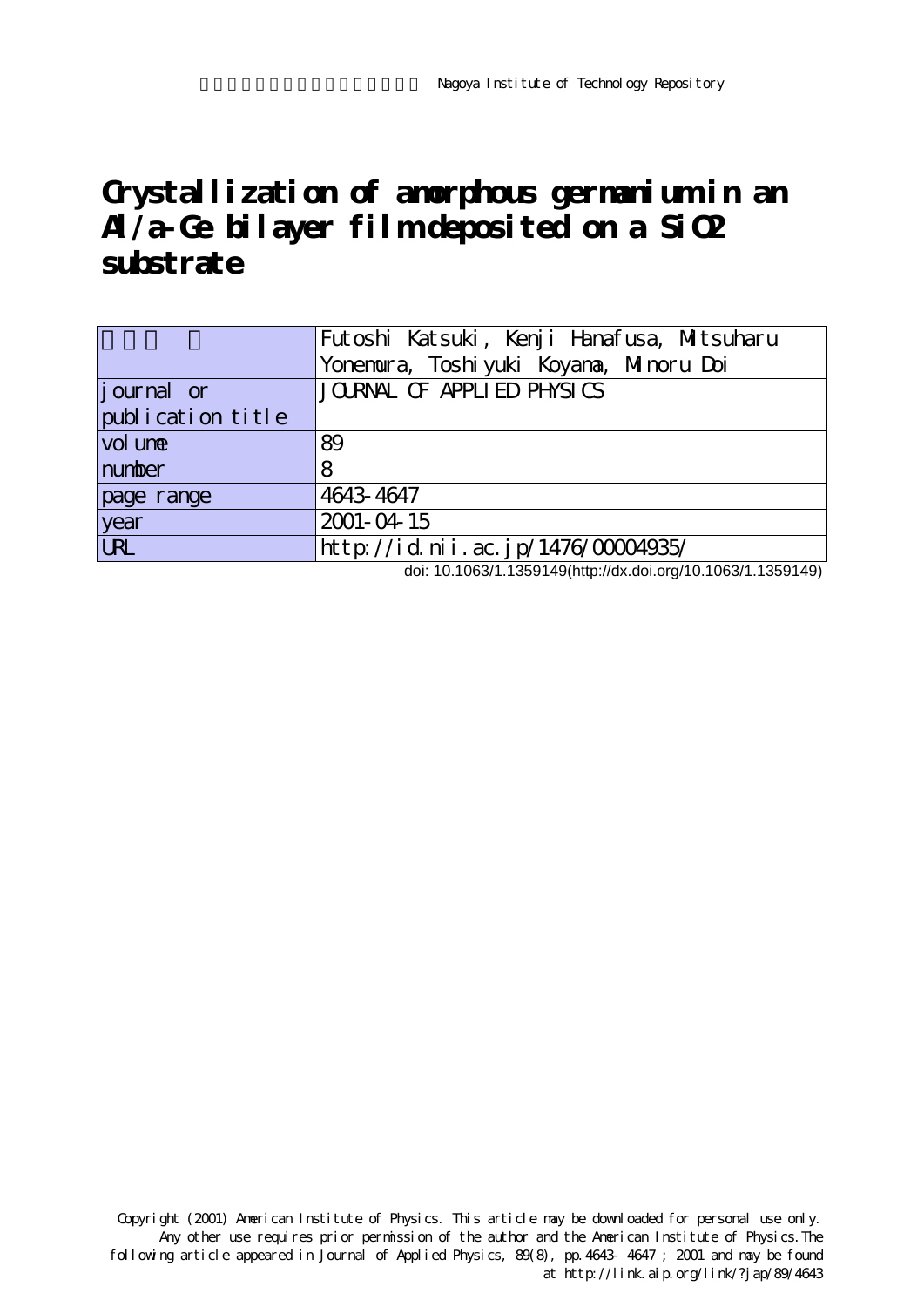# **Crystallization of amorphous germanium in an Al/a-Ge bilayer film** deposited on a SiO<sub>2</sub> substrate

Futoshi Katsuki,<sup>a)</sup> Kenji Hanafusa, and Mitsuharu Yonemura

*Corporate Research and Development Laboratories, Sumitomo Metal Industries Limited, 1-8, Fuso-cho, Amagasaki, 660-0891, Japan*

Toshiyuki Koyama and Minoru Doi

*Department of Materials Science and Engineering, Nagoya Institute of Technology, Gokiso-cho, Showa-ku, Nagoya 466-8555, Japan*

(Received 18 September 2000; accepted for publication 5 February 2001)

The crystallization of amorphous Ge( $a$ -Ge) in an Al (134 nm) and  $a$ -Ge (108 nm) thin-film bilayer deposited on a  $SiO<sub>2</sub>$  substrate has been examined by a cross section transmission electron microscope technique. When crystallization of *a*-Ge begins at 125 °C, amorphous AlGe (*a*-AlGe) alloy is formed in the Ge layer. Then, the *a*-AlGe alloy layer also appeared at the surface of the bilayer. After complete crystallization, those amorphous layers disappeared and the bilayer film has been converted to a polycrystalline film. We discussed the crystallization of *a*-Ge and proposed the mechanism of the diffusion of Ge atoms from the inner *a*-Ge layer through the outer Al layer to the topmost surface that involves the formation of the metastable *a*-AlGe alloy in the Ge layer, followed by the crystallization of this alloy by the pseudo-eutectic reaction, leading to the decomposition into an equilibrium Al and Ge crystal mixture and *a*-Ge. Then, Ge atoms is released to the Al layer for the compensation of the Al diffusion down into the Ge layer and again forms the *a*-AlGe alloy in the Al layer. The *a*-AlGe alloy in the Al layer is also crystallized by the pseudo-eutectic reaction. Consequently, decomposed *a*-Ge is ejected from the inside to the surface of the bilayer, resulting in the surface Ge segregation. © *2001 American Institute of Physics.* [DOI: 10.1063/1.1359149]

## **I. INTRODUCTION**

Amorphous semiconductors such as amorphous Ge (*a*-Ge) or amorphous Si (*a*-Si) are widely used for electronic applications and must have thermal stability to be reliably used. In metal-amorphous semiconductor bilayer or multilayer systems, the metals can dramatically reduce the temperature at which the amorphous semiconductor crystallizes. This phenomenon, which is usually called metalcontact induced crystallization or metal-mediated crystallization (MMC) is a subject of considerable interest both from a fundamental physics and technological viewpoint. Oki *et al.* first found the lower crystallization temperature to be related to the eutectic temperatures of the metal/ $a$ -Ge bilayer films.<sup>1</sup> For example, *a*-Ge in an Al/*a*-Ge bilayer film crystallize at 130–210 °C which is 60%–70% of the lowest eutectic temperature at  $420 \degree C$  (in degrees Kelvin)<sup>1,2</sup> though its crystallization temperature is normally reported to be  $480^{\circ}$ C $-530^{\circ}$ C $^{3,4}$  Hultman *et al.* studied the reaction between Au and *a*-Si in the Au/*a*-Si bilayer film and found that the formation of crystalline Si depends on the diffusion of the Au into *a*-Si and the formation of metastable Au–Si compounds, which act as transport phases for both Si and Au.5 In a recent study of the crystallization of *a*-Ge in the Al/ $a$ -Ge thin-film couples deposited onto a SiO<sub>2</sub> substrate, we have found that Al induces crystallization of Ge at

100 °C–125 °C and Ge atoms come out from the inner *a*-Ge layer and spread over the free surface of the outer Al layer, followed by the formation of crystalline Ge aggregates exhibiting complex substractures.<sup>6</sup> Although the crystallization of *a*-Ge and the surface Ge segregation have been identified, the details of the structural change in the bilayer film during crystallization have not fully been understood.

The purpose of the study presented here is to examine the mechanism of the surface Ge segregation accompanied with crystallization of *a*-Ge in the Al/*a*-Ge bilayer film deposited on a  $SiO<sub>2</sub>$  substrate. A cross section transmission electron microscope (TEM) technique is employed to clarify an atomic process in the bilayer film.

### **II. EXPERIMENTAL**

The Al/*a*-Ge bilayer film was prepared at room temperature by a vacuum evaporation technique under a pressure lower than  $10^{-4}$  Pa. An  $a$ -Ge film was deposited on the degreased  $SiO<sub>2</sub>$  substrate, then, an Al layer was formed on the *a*-Ge film successively. The thickness of Al and *a*-Ge films, determined from a cross section TEM micrograph was about 134 and 108 nm, respectively. The thin film couples deposited onto the  $SiO<sub>2</sub>$  substrate was annealed at 125 °C in a vacuum of about  $10^{-5}$  Pa.

JEOL JEM-200CX microscope was used for TEM observation at room temperature. TEM samples of as-deposited and annealed films were glued using Gatan G-1 bond at 80 °C, then ion milled the samples at  $4 \, \text{kV} \times 0.5 \, \text{mA}$  using a

a)Author to whom correspondence should be addressed; electronic mail: katsuki@pca.amaken.sumikin.co.jp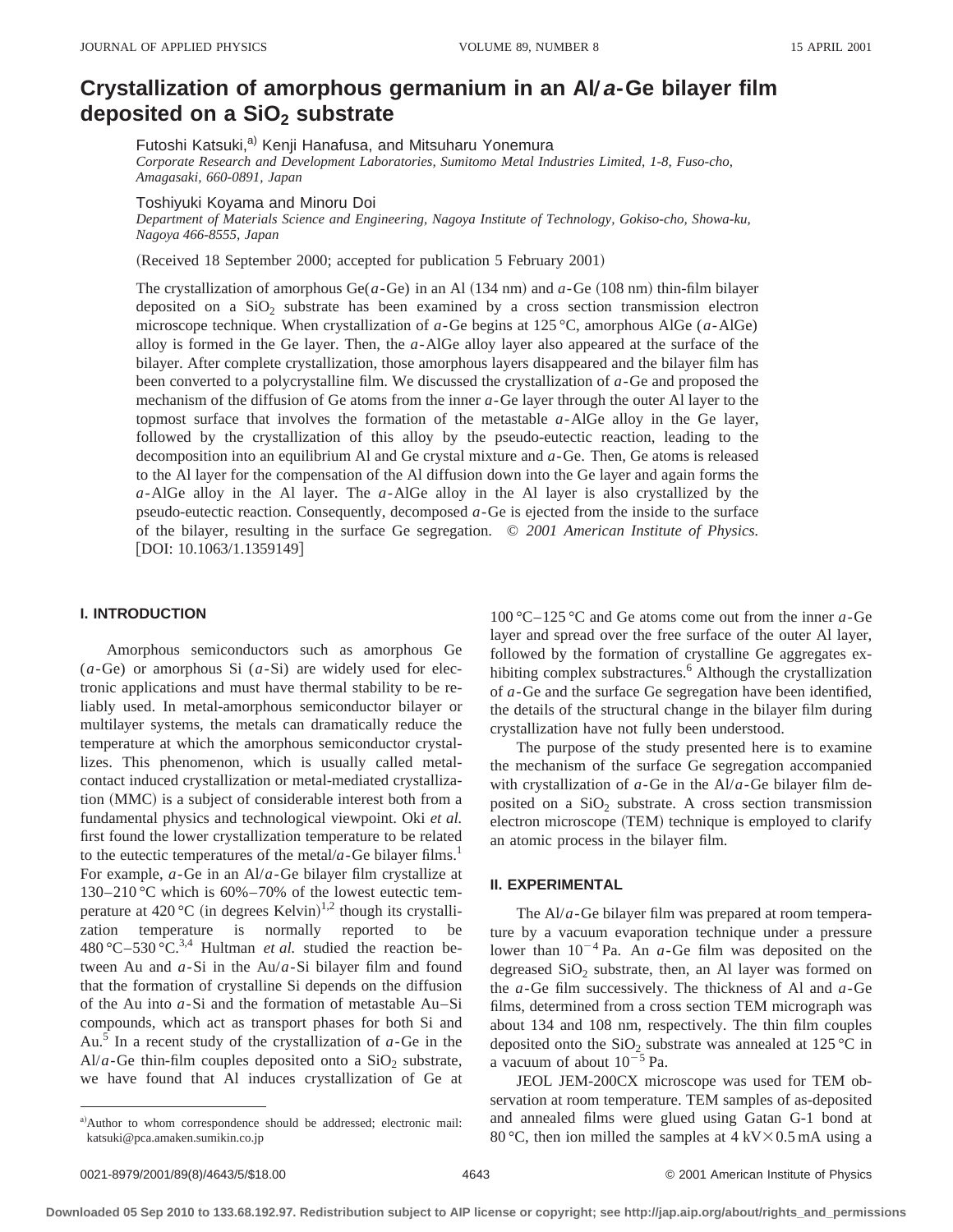

FIG. 1. SEM images of Ge aggregates on the free surface of the Al layer in the Al/ $a$ -Ge bilayer film deposited on the SiO<sub>2</sub> substrate : annealed at 125 °C for (a) 5, (b) 10, and (c) 50 h.

liquid nitrogen stage to avoid any reaction during sample preparation. A cross section TEM sample at the area, where the Ge aggregate has been formed, was prepared by using a focused ion beam technique. We used a Fei model-FIB200 with a Ga ion beam at 30 kV. In some specimens, we examined local concentrations by using energy dispersive x-ray spectroscopy (EDS) in JEOL JEM-3010 microscope which equipped with a 3 nm electron probe. The pattern evolution of the polycrystalline Ge aggregates on the free surface was observed by scanning electron microscope (SEM).

# **III. RESULTS**

Figure 1 shows SEM images of the bilayer film annealed at 125 °C. After annealing 5 h, polycrystalline Ge aggregates



FIG. 2. Cross section TEM micrograph of the as-deposited Al(134 nm)/*a*-Ge(108 nm) bilayer film.

appear on the surface [Fig. 1(a)]. Then, those patterns grow radially  $[Fig. 1(b)]$  and cover the whole surface by annealing 50 h, as shown in Fig.  $1(c)$ .<sup>6</sup> Previous Auger electron spectroscopy measurements have indicated that each pattern consisted of the light and dark grains which are crystalline Ge and Al phases respectively.<sup>6,7</sup>

Figure 2 is a cross section bright field  $(BF)$  TEM micrograph of the as-deposited Al/*a*-Ge bilayer film. The *a*-Ge layer appear uniformly gray in the BF image because of its homogeneous and weakly scattering.<sup>8</sup> In the BF image it is also revealed that the Al layer consists of columnar crystal grains.

After annealing at 125 °C for 2 h, although any surface Ge aggregate has not been observed, small grains (dark contrast in BF image) appear at the  $A1/a$ -Ge interface and the crystallization proceeds to the substrate, as shown in Fig.  $3(a)$ . The diffraction pattern taken from the whole bilayer film shows a Ge  $\{111\}$  diffraction ring, indicating that *a*-Ge is crystallized, as shown in Fig.  $3(c)$ . The high-resolution picture [Fig.  $3(b)$ ] shows the details of the bilayer more clearly. As shown here, the Al columnar structure is slightly ambiguous and from the EDS analysis Al and Ge layer have a significant amount of Ge and Al, respectively (arrows  $\mathbf{a}-\mathbf{h}$ ). In Fig. 3(b), it can also be noted that the Al atoms diffuse into the uniformly gray amorphous region, as indicated by arrow **h**.

Figure  $4(a)$  is the cross section BF image of the bilayer film where the small Ge aggregate is formed on the topmost surface by annealing at  $125^{\circ}$ C for 5 h. As the picture shows, considerable mixing that involves crystallization of *a*-Ge layer and destruction of the Al columnar structure has occurred. The selected area diffraction (SAD) pattern taken in this mixed region shows diffraction rings of the Al  $\{111\}$  and Ge  $\{111\}$ , indicating that the bilayer film is mixture of Al and Ge crystal grains, as shown in Fig.  $4(b)$ . Also, as can be seen from Fig.  $4(a)$ , uniformly gray amorphous layers are observed both in the Ge layer and at the topmost surface (arrows). Figure  $4(c)$  is the EDS line scan profile across the thickness of the bilayer film. The EDS analysis qualitatively shows that both amorphous layers are rich in Ge.

Further annealing at  $125^{\circ}$ C for 50 h, the surface of the bilayer is completely covered with the Ge aggregates, as shown in Fig.  $1(c)$ . The cross section BF image shows that the bilayer film has transformed into a polycrystalline structure, as shown in Fig. 5. The amorphous layer at the topmost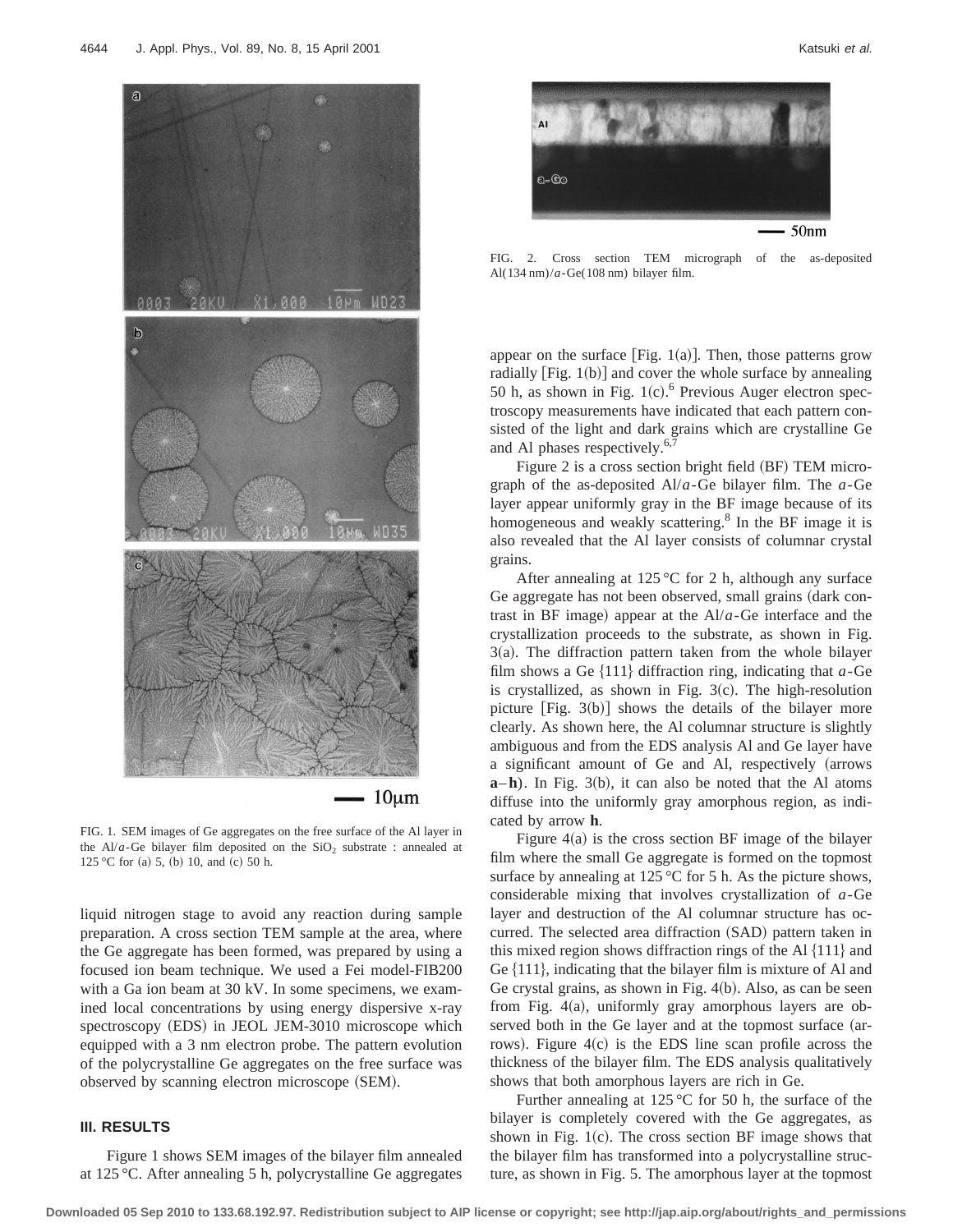

FIG. 3. Cross section images of the Al/Ge bilayer, annealed at 125 °C for 2 h,  $(a)$  BF,  $(b)$  high-resolution images, and  $(c)$  the diffraction pattern. The EDS analysis shows Al and Ge layer have a high concentration of Ge and Al, respectively  $\text{(arrows } \mathbf{a}-\mathbf{h})$ .

surface has disappeared, while the amorphous layer close to the  $SiO<sub>2</sub>$  substrate is still visible (arrow).

# **IV. DISCUSSIONS**

The atomic process in the Al/*a*-Ge bilayer film on the  $SiO<sub>2</sub>$  substrate taking place during low temperature annealing at 125 °C is now considered.

The interactions between films of Ag and  $a-Si$ ,  $9$  Ag and  $a$ -Ge $<sup>8</sup>$  have been extensively studied by Konno and Sinclair</sup> using *in situ* TEM. In their work, any amorphous alloy or metastable compound was not detected in these films. On the other hand, metastable phase formation has been reported during the crystallization of  $a$ -Si in contact with Au.<sup>5,10,11</sup> The difference between the Au–Si and the Ag–Si systems is that the former possesses an unusually deep eutectic phase diagram, whereas the latter exhibits a shallow eutectic. A deep eutectic point indicates that the affinity between Au and Si atoms is stronger than that of Ag and Si, resulting in the formation of the metastable phase in the former, but not in the latter. $12$ 

The model in Fig. 6 gives a tentative description of the interaction between thin films of Al and *a*-Ge. Amorphous AlGe (*a*-AlGe) alloy phase have been found between the transformed polycrystalline region and the  $SiO<sub>2</sub>$  substrate, as shown in marked  **of Fig. 3(b). This alloy phase is rich in** Ge but the concentration of Al is higher than the equilibrium solid solubility at 125 °C (less than 1 at % Al). The Al–Ge



FIG. 4. (a) Cross section image of the film annealed at 125 °C for 5 h, where the small Ge aggregate is formed on the topmost surface as shown in Fig.  $1(a)$ . Uniformly gray layers are observed in the Ge layer and at the topmost surface (arrows). (b) The inset SAD pattern taken in this mixed region. (c) A representative EDS line scan profile across the thickness of the bilayer.

phase diagram which we show in Fig. 7, though approximate, contains all of the essential features required to interpret the present results. According to the phase diagram, the eutectic point of the Al–Ge system  $(420 °C)$  is much lower than that of the Ag–Ge system  $(651 °C)$ . Therefore, *a*-AlGe would be formed in the *a*-Ge layer because of the strong affinity between Al and Ge atoms<sup>13</sup> [Fig. 6(a)]. The concentration of Al in *a*-Ge would be extrapolated by the extension of the liquidus line below the eutectic temperature.<sup>12</sup> This extrapolation indicates that the solubility limit of Al in *a*-Ge at 125 °C would be given by composition  $\mathbf{x}_1$ .

As shown in Figs. 3 and 4, the crystallization of the *a*-Ge occurs at the Al/*a*-Ge interface and proceeds toward the  $SiO<sub>2</sub>$  substrate. In the present experiment, the crystallization of *a*-Ge at temperature 125 °C, which is far below the crystallization temperature, is a consequence of MMC typi-



50nm

FIG. 5. Cross section TEM micrograph of the bilayer film annealed at 125 °C for 50 h. The amorphous layer close to the  $SiO<sub>2</sub>$  substrate is still visible (arrow).

**Downloaded 05 Sep 2010 to 133.68.192.97. Redistribution subject to AIP license or copyright; see http://jap.aip.org/about/rights\_and\_permissions**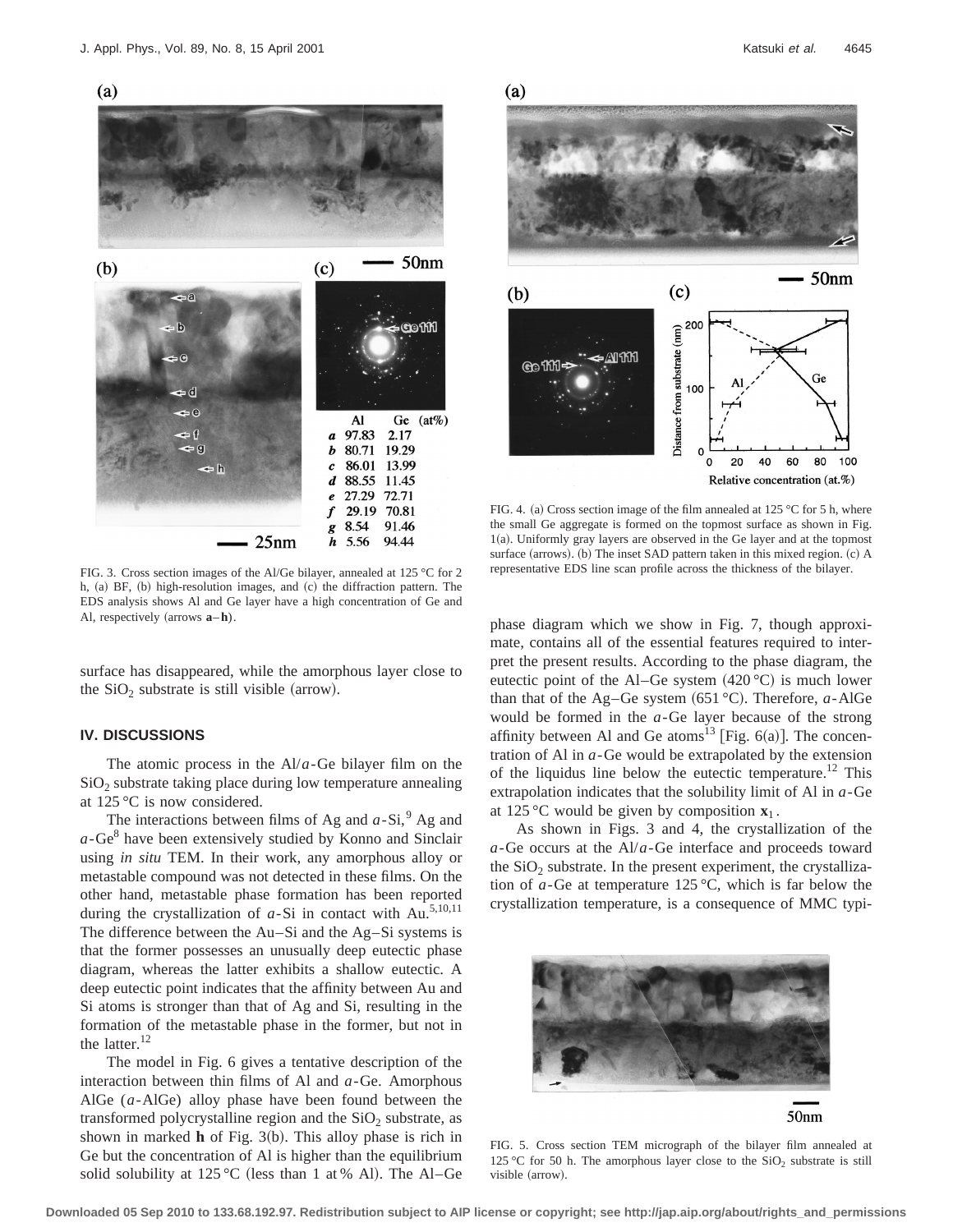

FIG. 6. Cross section diagrams giving a tentative description of the interaction between thin films of Al and  $a$ -Ge.  $(a)$  as deposition,  $(b)$  beginning of the reaction,  $(c)$  further annealing, and  $(d)$  the crystallization is complete.

cal in low temperature eutectic systems.<sup>14–16</sup> It has been shown by Oki *et al.* that the crystallization temperature of MMC is strongly related to the eutectic temperature of the Ge-metal systems.<sup>1</sup> Therefore, the metastable  $a$ -AlGe alloy, which has been formed by Al diffusion into the *a*-Ge layer,



FIG. 7. Schematic phase diagram of the Al–Ge system with the solubility limit of the metastable *a*-AlGe alloy.

is probably crystallized by the pseudo-eutectic reaction, resulting in an equilibrium mixture of Al and Ge micrograins. Further annealing at 125 °C causes growth of the crystallized region by Al diffusing into the Ge layer. Here, the concentration of Ge at the eutectic point, 28 at %, must be lower than  $\mathbf{x}_1$ , as just mentioned. This lower concentration suggests that *a*-AlGe alloy would be decomposed into an equilibrium Al and Ge crystal mixture  $(28$  at % Ge) and  $a$ -Ge by the pseudo-eutectic reaction.<sup>16</sup>

From the aforementioned discussions, a model for the Al/*a*-Ge interaction can be put forward that describes MMC of *a*-Ge

$$
c\text{-}Al + a\text{-}Ge \rightarrow a\text{-}AlGe \rightarrow c\text{-}Al + c\text{-}Ge + a\text{-}Ge.
$$
 (1)

where the *c*-Al and *c*-Ge is crystalline Al and Ge, respectively. Common for these steps is the weakening of the bonding of Ge atoms in contact with Al. As a result, a higher atomic mobility is obtained. The system lowers its energy by forming a metastable *a*-AlGe alloy and ultimately crystallization occurs.<sup>17</sup>

When the inner *a*-Ge layer is crystallized, the columnar structure of the outer Al layer has been completely lost and transformed into a polycrystalline structure, as shown in Fig. 4. It has been also revealed that Ge-rich amorphous layer appeared at the topmost surface. It is well known that the void structure in grain boundaries of the columnar structure is a short-cut diffusion path. $16$  Therefore, Ge atoms in the Ge layer are probably released to the grain boundaries of the Al columnar crystals in order to compensate the Al diffusion down into the Ge layer [Fig.  $6(b)$ ]. The released Ge again forms the *a*-AlGe alloy and nucleation occurs at the grain boundaries, leading to the destruction of the columnar structure. Then, *a*-Ge, which has been decomposed by the pseudo-eutectic reaction, is squeezed out from the inside of the Al layer, resulting in the surface segregation [Fig.  $6(c)$ ]. The surface amorphous layer reacts with the adjacent Al crystallites, finally, the bilayer film is completely transformed into a polycrystalline film [Fig.  $6(d)$ ]. The diffusion of released Ge through the Al-layer is proposed to be driven by the difference in free energy of *a*-Ge and *c*-Ge. The amorphous layer was slightly left close to the  $SiO<sub>2</sub>$  substrate, as shown in Fig. 5, probably due to relax the residual stress in the film deposited onto the substrate.<sup>18</sup>

#### **VI. CONCLUSIONS**

The crystallization of *a*-Ge in an Al(134 nm)/  $a - \text{Ge}(108 \text{ nm})$  bilayer film deposited onto a SiO<sub>2</sub> substrate has been examined by cross section TEM technique. We have found that Al induces crystallization of Ge in the bilayer film at 125 °C. When crystallization of *a*-Ge begins at the Al/*a*-Ge interface, *a*-AlGe alloy is formed in the Ge layer, the alloy layer also appeared at the topmost surface of the film. After complete crystallization, those amorphous layers disappeared except that close to the substrate, and the bilayer film has been converted to the polycrystalline film. We discussed the crystallization of *a*-Ge and proposed the mechanism of the diffusion of Ge atoms from the inner *a*-Ge layer to the topmost surface through the outer Al layer that

**Downloaded 05 Sep 2010 to 133.68.192.97. Redistribution subject to AIP license or copyright; see http://jap.aip.org/about/rights\_and\_permissions**